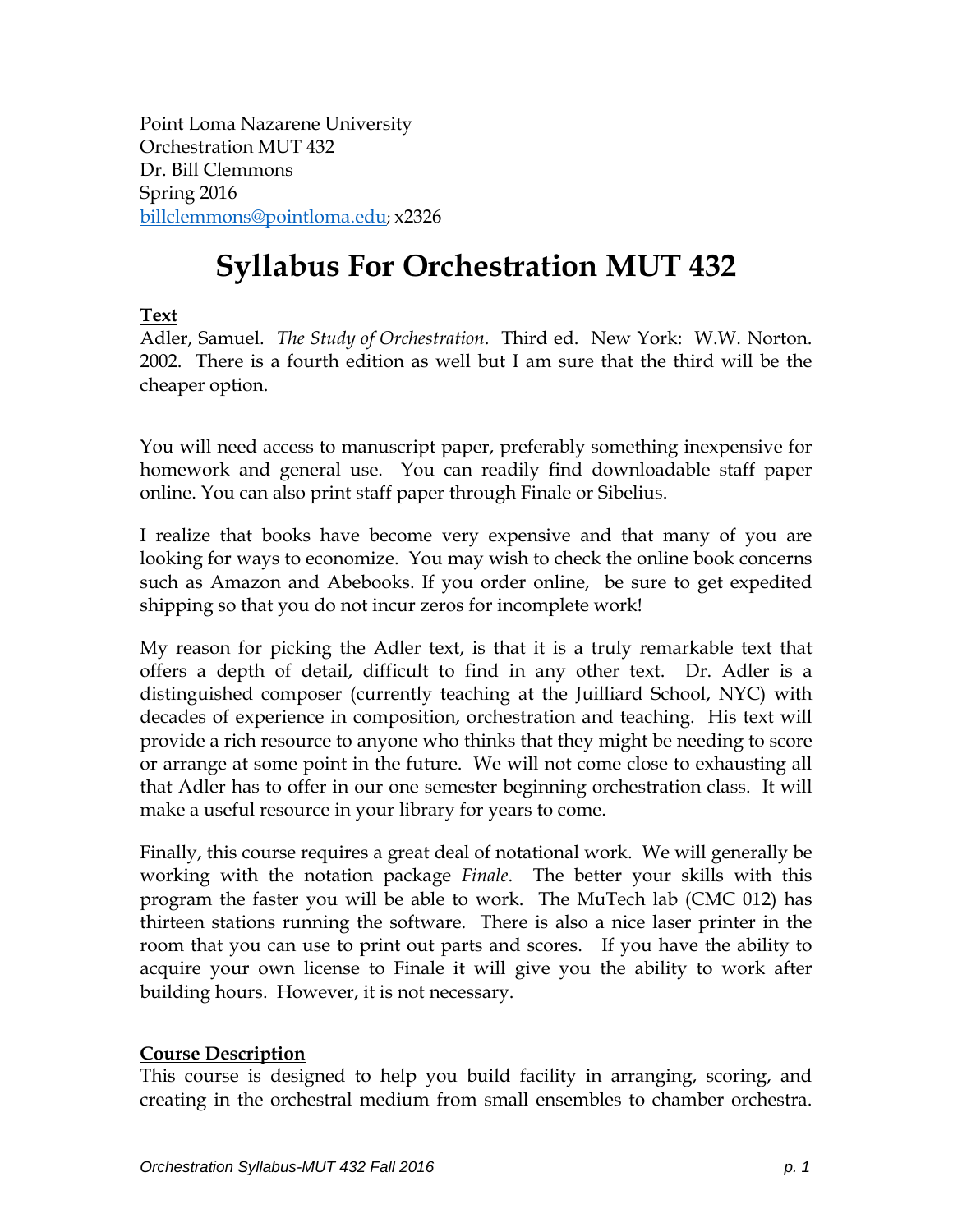Our emphasis will be on gaining mastery of the various "tools" that orchestrators need, such as terminology, score layout, specific knowledge of the capabilities of the various instruments, traditional scoring practices, and other such items. In addition, we will be developing a knowledge of orchestral practice in an historical perspective, and skill building through real-world examples.

We will participate in exercises which will help you understand the components of orchestral scoring, gradually combining these various parts into larger textures. You will demonstrate your mastery of the material by solving problems of scoring for various types of ensembles, representing actual situations encountered in school, church and other performance settings, in a musically satisfying manner.

Although the emphasis will be on scoring rather than composition, students who wish to do original work are encouraged to do so, with my prior approval, as long as the scoring engages what we are discussing in class.

# Course Learning Outcomes

We will demonstrate our master of the material this semester in the following ways:

- You will demonstrate familiarity with the terminology of orchestration and instrumentation in four languages, English, French, Italian and German through the three tests that we take in this course
- You will demonstrate your growing skills with instrumentation with the three full orchestrations that we accomplish
- You will demonstrate your understanding of arranging through a string arrangement of a standard hymn
- You will demonstrate your mastery of computer-based notation by completing all of the projects through Finale.

# **Who Should Take Orchestration**

Who should take a class in orchestration? In short, anyone who thinks that they may be involved in creating, composing, arranging, conducting or preparing instrumental ensembles using strings, winds, brass or percussion instruments. Music Ed majors will find that the skills learned in this class will be extremely useful in their careers. K-12 educators are constantly faced with having to rework pieces for a performance, change instrumentation or adapt a part written for one ensemble, or instrument, to another. Performance majors will gain a deeper understanding of the mechanics of an ensemble by looking through the eyes of the composer or arranger rather than performer. Church musicians will find that many of the ideas discussed in class will be useful on a regular basis when music has to be arranged for a custom ensemble or arranged to suit a particular need. Finally, I hope that all students will benefit from the partical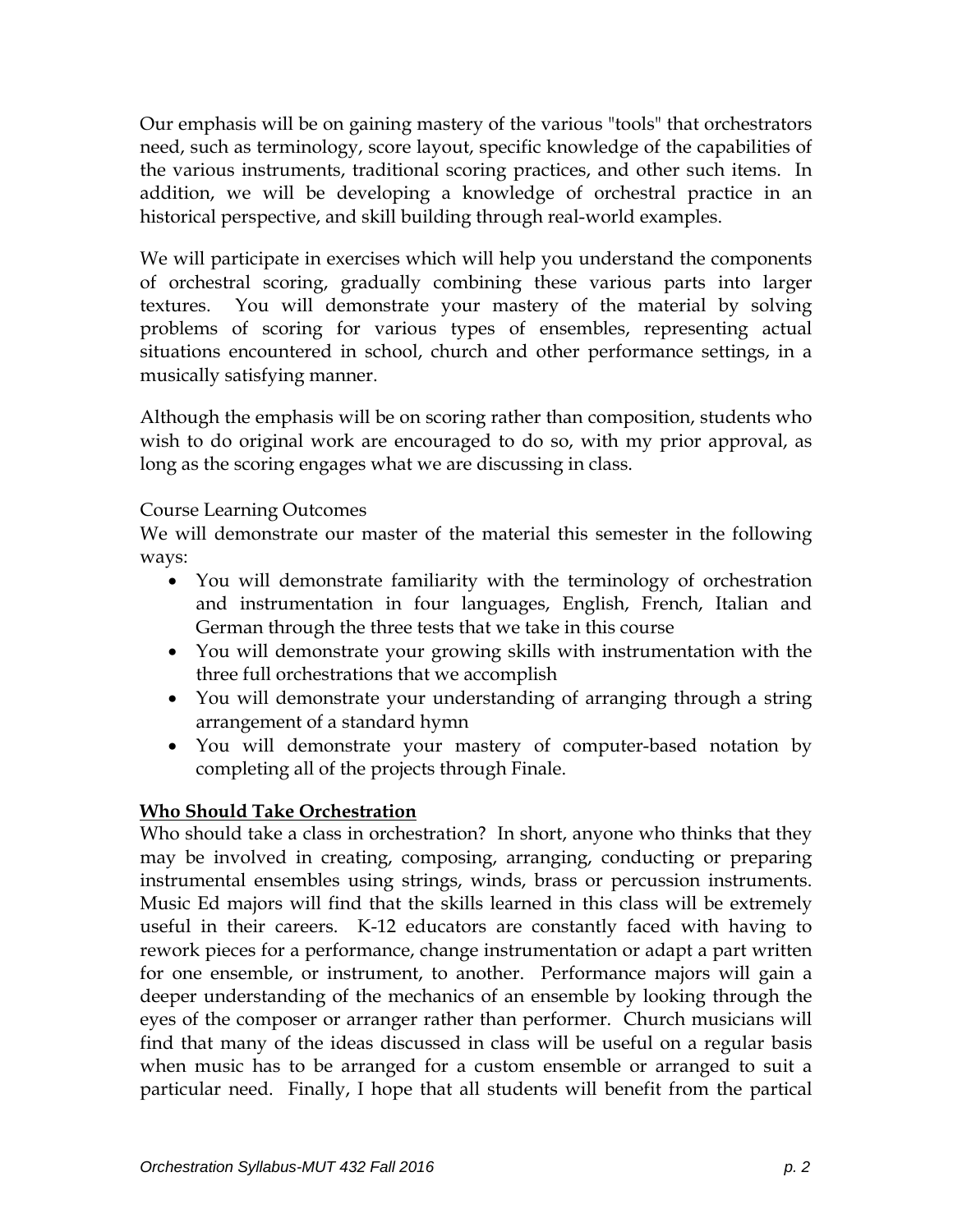nature of working with the notation software and that your skills with Finale will improve.

# **Course Requirements**

You will be required to demonstrate mastery of the following:

- Names of instruments in English, French, Italian, and German
- Basic orchestral terms, such as dynamic markings, tempo indications, and bowings in English, French, Italian, and German
- Score layout and order
- Practical and complete ranges of all instruments
- Transposing instruments, and clefs
- Scoring for each choir or section
- Special effects and extended techniques for each instrument
- Combining choirs
- Historical practices of Baroque, Classical, Romantic, and Late 19th Century schools
- Basic arranging from piano scores
- Scoring for small ensembles
- Computer-based notation practices and procedures using *Finale*, including score and part preparation

We will engage these ideas through a variety of exercises, including homework, short scoring assignments, tests and quizzes, and listening assignments. However, our main goal is to learn how to prepare scores. For this reason, all of our in class work is designed to help us prepare three major scoring projects.

# **The Three Scoring Projects**

This course revolves around the preparation of three scores for performance, by generating corrected, accurate and playable scores and parts. These three projects form the bulk of your grade this semester. Failure to meet one of these projects will make it impossible to pass the course.

The three projects are:

- A hymntune arrangement for string orchestra
- Scoring a short piano piece for strings and winds
- Scoring a romantic character piece for concert band

These projects involve creating a score, getting it checked and corrected, printing parts, and recording the arrangement with live players. I will arrange to have the players in place for the recording sessions, which take place during class times.

The scores and parts are due a week in advance of the taping. These will be corrected and put into shape for the taping session. We will then meet on the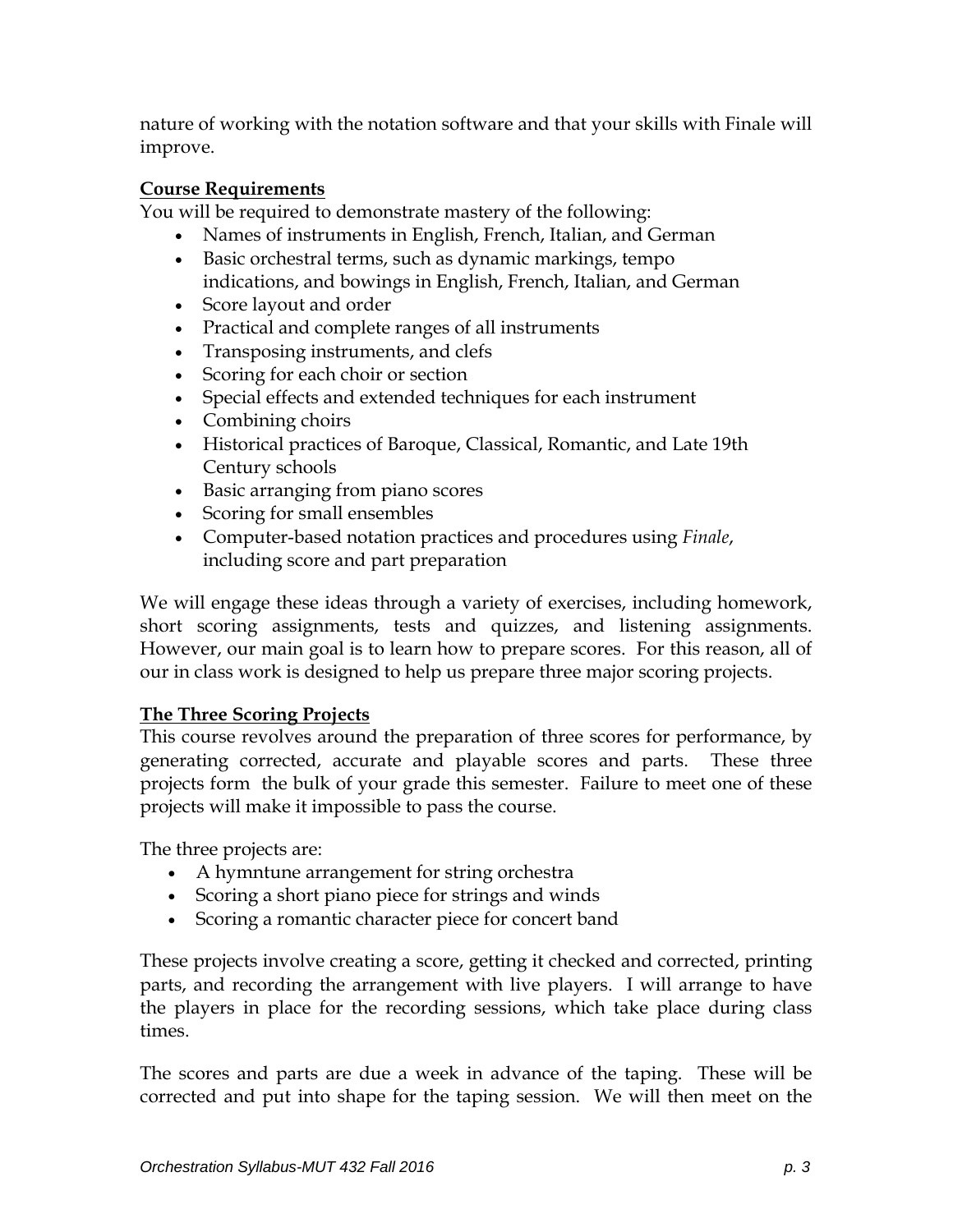stage in Crill Hall and record the performances of the projects. Your grade will be based on your ability to produce accurate, playable parts and a musically satisfying arrangement. If the parts contain obvious errors that have not been corrected they will not be allowed for performance. Allowing these kinds of errors is unfair to the performers who volunteer their time to perform for us.

#### **Finale and Computer-Based Notation**

Since this class requires a great deal of writing, we will use the computer almost exclusively, specifically the notation package, *Finale*. The computer drastically reduces the time spent copying out parts and scores. The computer also allows us to take advantage of the large number of MIDI files available on the Web, which can be loaded directly into Finale.

#### **Useful Websites**

Some sites which we will be using regularly:

http://www.tagnet.org/digitalhymnal/

From this site you can download standard hymns in MIDI format. We will use this source to acquire hymntunes and their harmonizations for our first project. This is not the only site with a hymn book in MIDI format. A web search will offer numerous similar sites.

[http://www.c](http://www.prs.net/midi.html)lassicalarchives.com

This site contains literally thousands of classical MIDI files from every composer imaginable. Many of these files were played into a sequencer, rather than entered via a notation program. Therefore, they may provide good performances, but uneven results when imported into a notation program. Since the performer was trying to record a good sounding performance, all of the rhythmic nuances will have been captured along with the pitch information. You will have to pick and choose among the files, but may find files that will save you hours of data entry.

# <http://midiworld.com/cmc/bach.html>

This site contains Bach MIDI files.

# [http://www.music.qub.ac.uk/~tomita/midi.html](http://www.music.qub.ac.uk/%7Etomita/midi.html)

MIDI files of WTC book II, but entered from Finale so the notation is correct. You can download the whole book from here, BUT, these files are copyrighted. So, any further use of them other than what we do in the class will require permission from the author.

# **Listening Assignments and the Musical Examples**

The course requires a great deal of listening and reading scores. There is no way to learn to score without listening to and learning from the masters of the art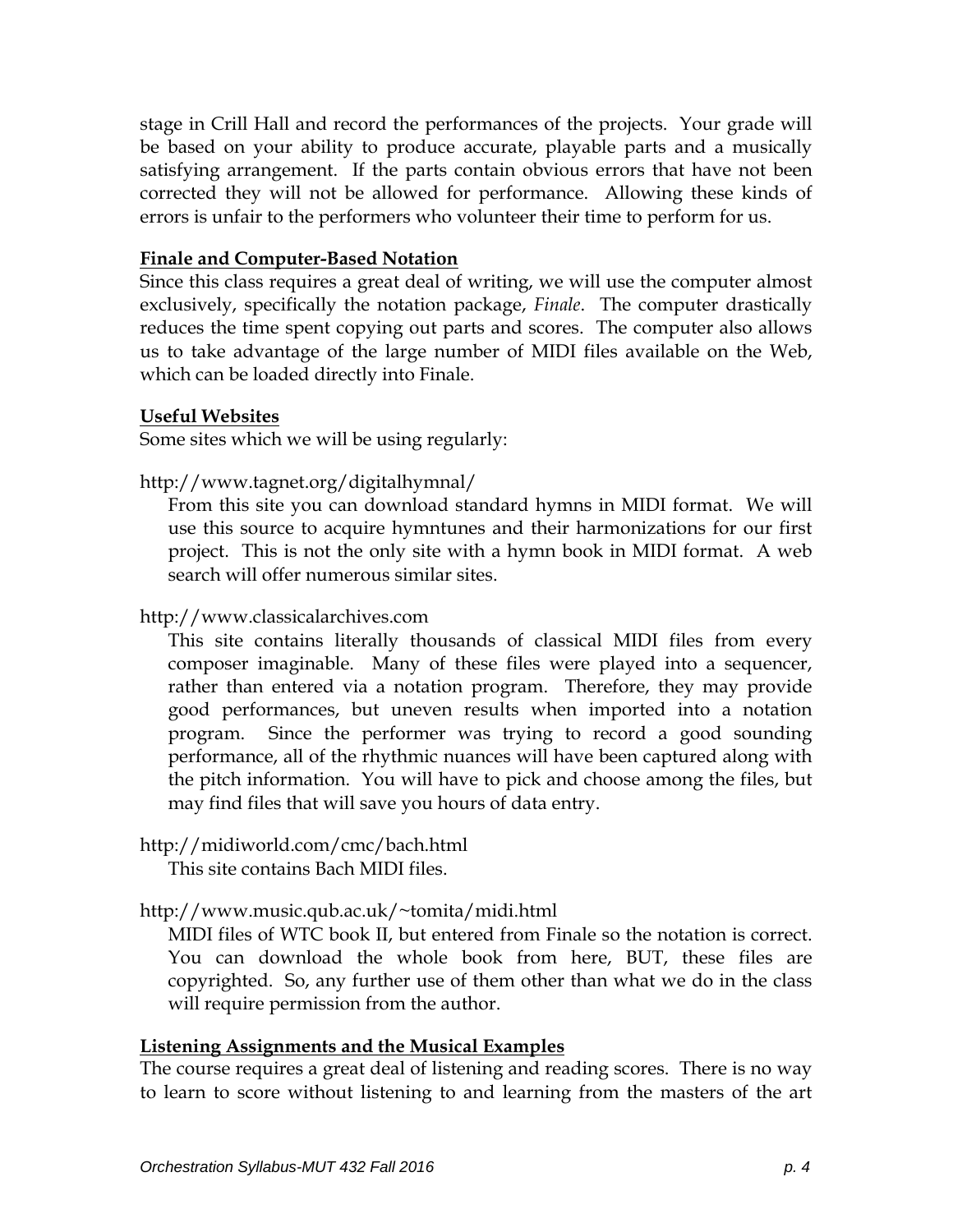form. Most of the compositions that we listen to in class are posted on the Canvas website and many of the scores are posted there as well. Be sure that your audio software is updated.

One of the great strengths of the Adler text is the multi CD set which accompanies the text. The CD's contain both audio files of all of the examples in the text as well as video clips of players performing some of the technical passages on their respective instruments. The clips are of extremely high quality and are performed by students at the Eastmen School of Music. While you may wish to obtain your own copy of the CD, they have been posted online, accessed through the home page. Follow the link for "musical examples."

#### **Grading And Evaluation**

Your progress and mastery will be measured in a number of ways each of which will have the following weight:

| Three scoring projects, including the Final project | 65%    |
|-----------------------------------------------------|--------|
| Three written tests                                 | 25%    |
| Quizzes and Homework                                | $10\%$ |

Quizzes will generally be announced. Homework assignments will be given on a regular basis.

There is a written final for the course, as posted on the university's website, on Friday, 16 December, from 1:00 to 4:00 PM. Please make plans now to arrange your calendar, summer plans and traveling plans to accommodate this date. If you know that you will have a conflict, please notify me during the first month of the semester and I will do my best to accommodate you. However, I cannot guarantee that I will be able to accommodate changes at the last minute, especially during the hectic days of final exams. Please plan accordingly.

Periodically, actually, every time we cross stylistic bounds from one period to the next, we will be listening to orchestral works in the standard repertoire. There is no way of understanding the landmarks of orchestral practice without listening to them and gaining an inner aural sense for what sounds right and why. I do expect you to listen to these works outside of class and to become familiar with them. From time to time you may be expected to present informal analyses of these works.

# **Attendance Policy**

The class will be set up in such a manner that the material covered in class, as well as assignments made out of class, will be cumulative in nature and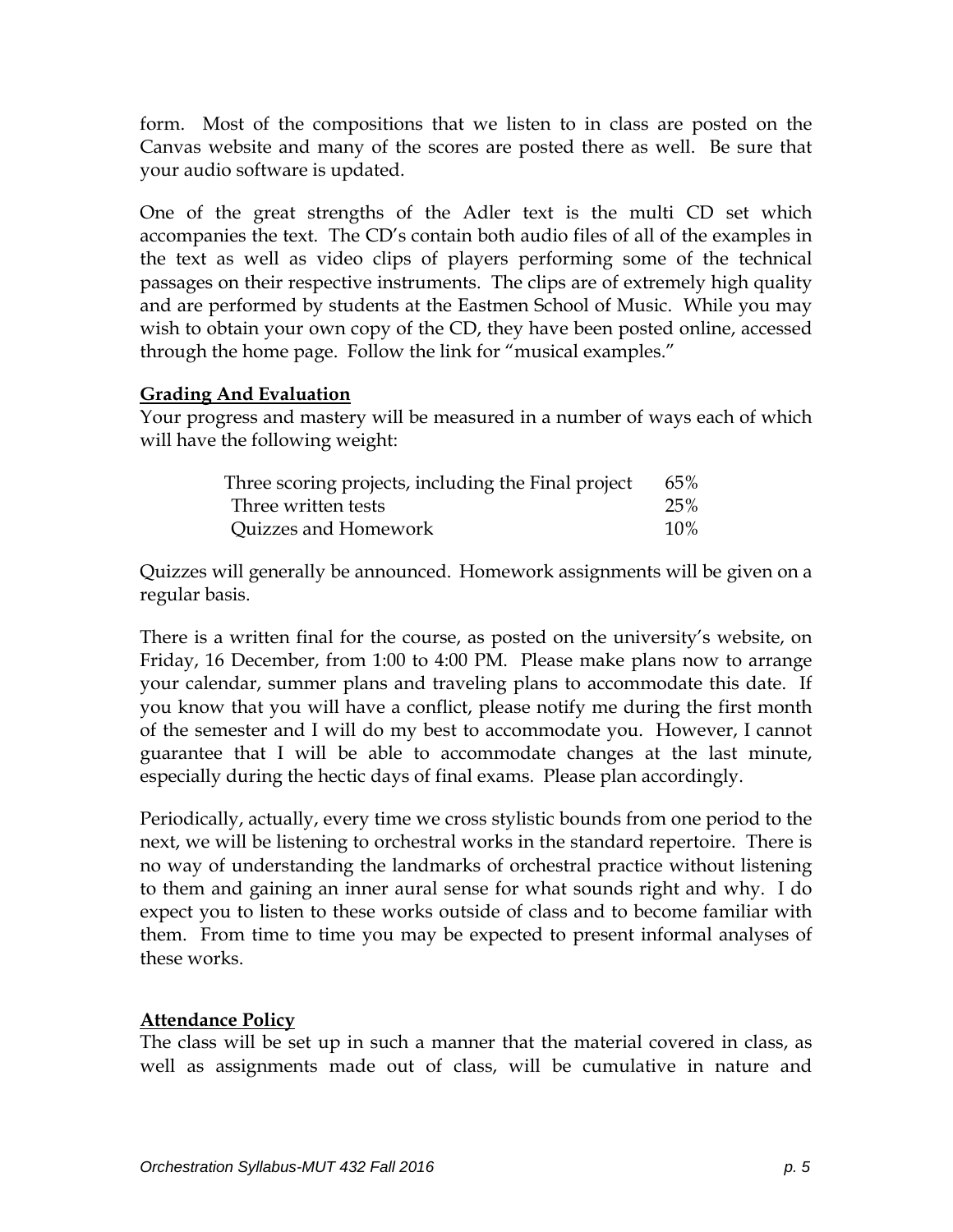delivered in small increments, as per above. If you make it a habit of missing class it will be impossible for me to get you caught up.

My office hours are on MWF afternoons. I am off campus on TTh. If the office door is open please feel free to drop in.

No absences will be allowed on the day that you are presenting a project. No excuses and no exceptions! There will be no incomplete grades given. You are expected to turn in assignments at the time specified -- there will be no exceptions.

You will be accountable for any work missed during an excused absence, including missed assignments. If the situation merits it, I will be happy to work out extra time.

Please note that the university maintains a strict policy about class attendance. If you miss the equivalent of a week and a half of class (five class sessions for our class) you can be de-enrolled from the course. Please plan your absences thoughtfully.

#### **PLNU COPYRIGHT POLICY**

Point Loma Nazarene University, as a non-profit educational institution, is entitled by law to use materials protected by the US Copyright Act for classroom education. Any use of those materials outside the class may violate the law.

#### **PLNU ACADEMIC HONESTY POLICY**

Students should demonstrate academic honesty by doing original work and by giving appropriate credit to the ideas of others. Academic dishonesty is the act of presenting information, ideas, and/or concepts as one's own when in reality they are the results of another person's creativity and effort. A faculty member who believes a situation involving academic dishonesty has been detected may assign a failing grade for that assignment or examination, or, depending on the seriousness of the offense, for the course. Faculty should follow and students may appeal using the procedure in the university Catalog. See [Academic Policies](http://catalog.pointloma.edu/content.php?catoid=18&navoid=1278) for definitions of kinds of academic dishonesty and for further policy information.

#### **PLNU ACADEMIC ACCOMMODATIONS POLICY**

If you have a diagnosed disability, please contact PLNU's Disability Resource Center (DRC) within the first two weeks of class to demonstrate need and to register for accommodation by phone at 619-849-2486 or by e-mail at [DRC@pointloma.edu.](mailto:DRC@pointloma.edu) See [Disability Resource Center](http://www.pointloma.edu/experience/offices/administrative-offices/academic-advising-office/disability-resource-center) for additional information.

#### **PLNU ATTENDANCE AND PARTICIPATION POLICY**

Regular and punctual attendance at all classes is considered essential to optimum academic achievement. If the student is absent from more than 10 percent of class meetings, the faculty member can file a written report which may result in de-enrollment. If the absences exceed 20 percent, the student may be de-enrolled without notice until the university drop date or, after that date, receive the appropriate grade for their work and participation. See [Academic Policies](http://catalog.pointloma.edu/content.php?catoid=18&navoid=1278) in the Undergraduate Academic Catalog.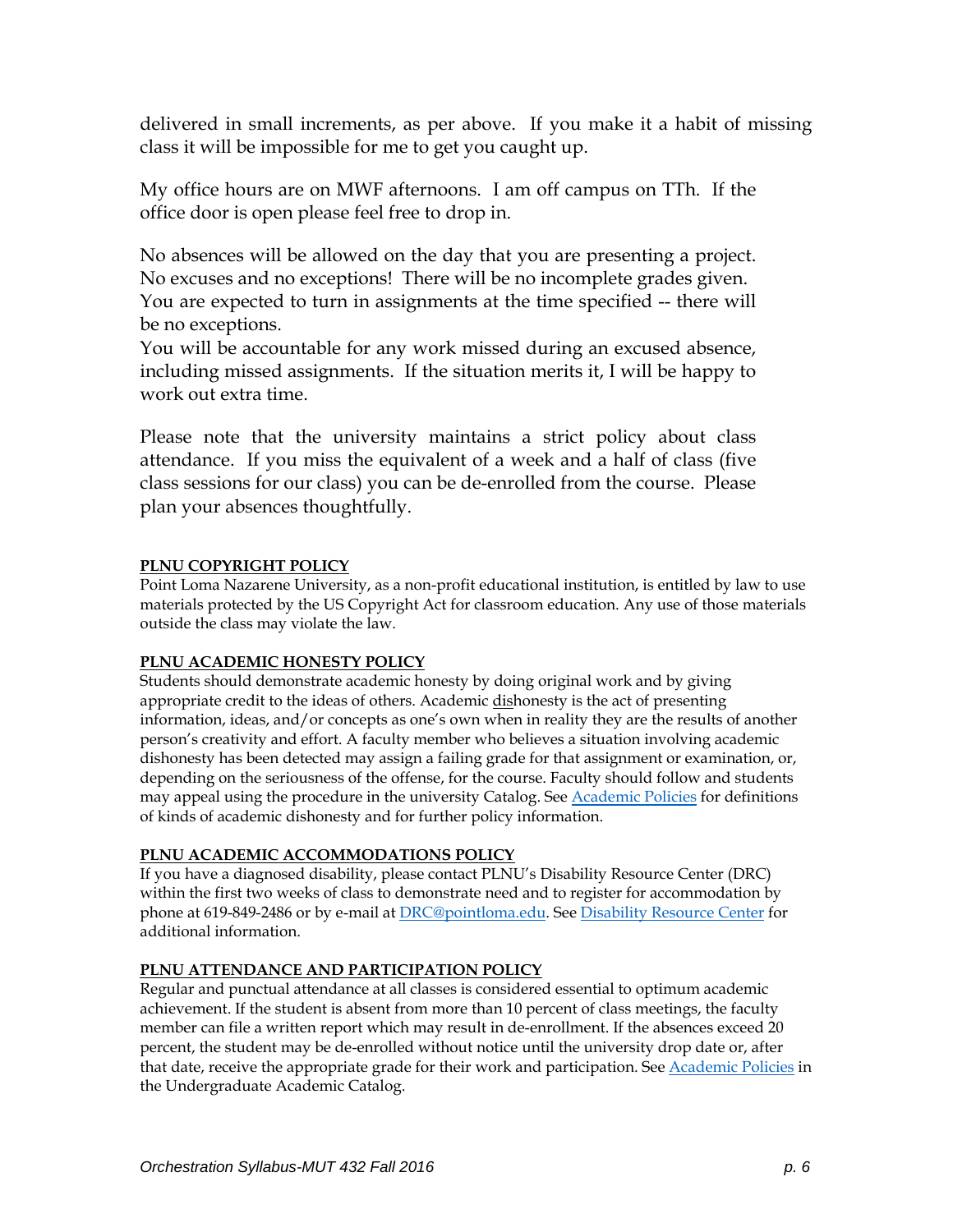# **Bibliography**

Please note that a fuller, more complete bibliography is available in our text, both at the end of the work and at the ends of each chapter.

#### **Historical Works**

What we think of as an orchestration manual, or text, is of relatively recent origin, dating only to the mid nineteenth century. This is not to say that composers and theorists were not interested in matters concerning instrumental color, but simply that a fully developed text devoted to the subject was relatively late in coming. The reason for this probably had more to do with the vast changes and growing complexity of instrumental practice in the nineteenth century than anything else. However, several texts were written prior to the nineteenth century that dealt with instruments, how they were classified, constructed, and played. One of the most famous is:

Praetorius, Michael. *Syntagma musicum*. Wolfenbüttel: Elias Holwein. 3 vols. 1614-20. Facs., Kassel: Bärenreiter. 1958-9.

An English translation is available as:

Crookes, David Z. *Syntagma musicum*. Oxford: Clarendon Press. 1986.

The Eighteenth century saw, among other developments, the rise to importance of the encyclopedia and the dictionary. These compendia of knowledge have not ceased to be important even to the present day. In addition to such works as the well-known *Encyclopedia Brittanica*, musical encyclopedias and dictionaries were written as well. These musical works contain a great deal of valuable information on a wide variety of musical topics, including instrumental practice and technique. One of the best known of these works was:

Brossard, Sèbastien de. *Dictionaire des termes, grecs, latins et italiens*. Paris: Christophe Ballerd. 1703. Facs, Amsterdam: Antiqua. 1964.

It is available in a modern English translation as:

Gruber, Albion. *Dictionary of Music*. Henryville PA: Institute of Mediaeval Music. 1982.

Finally, in the nineteenth century, three works were written in close proximity which are still considered to this day to be the seminal works in orchestration. It is no accident that they were also written by the greatest orchestrators that ever lived.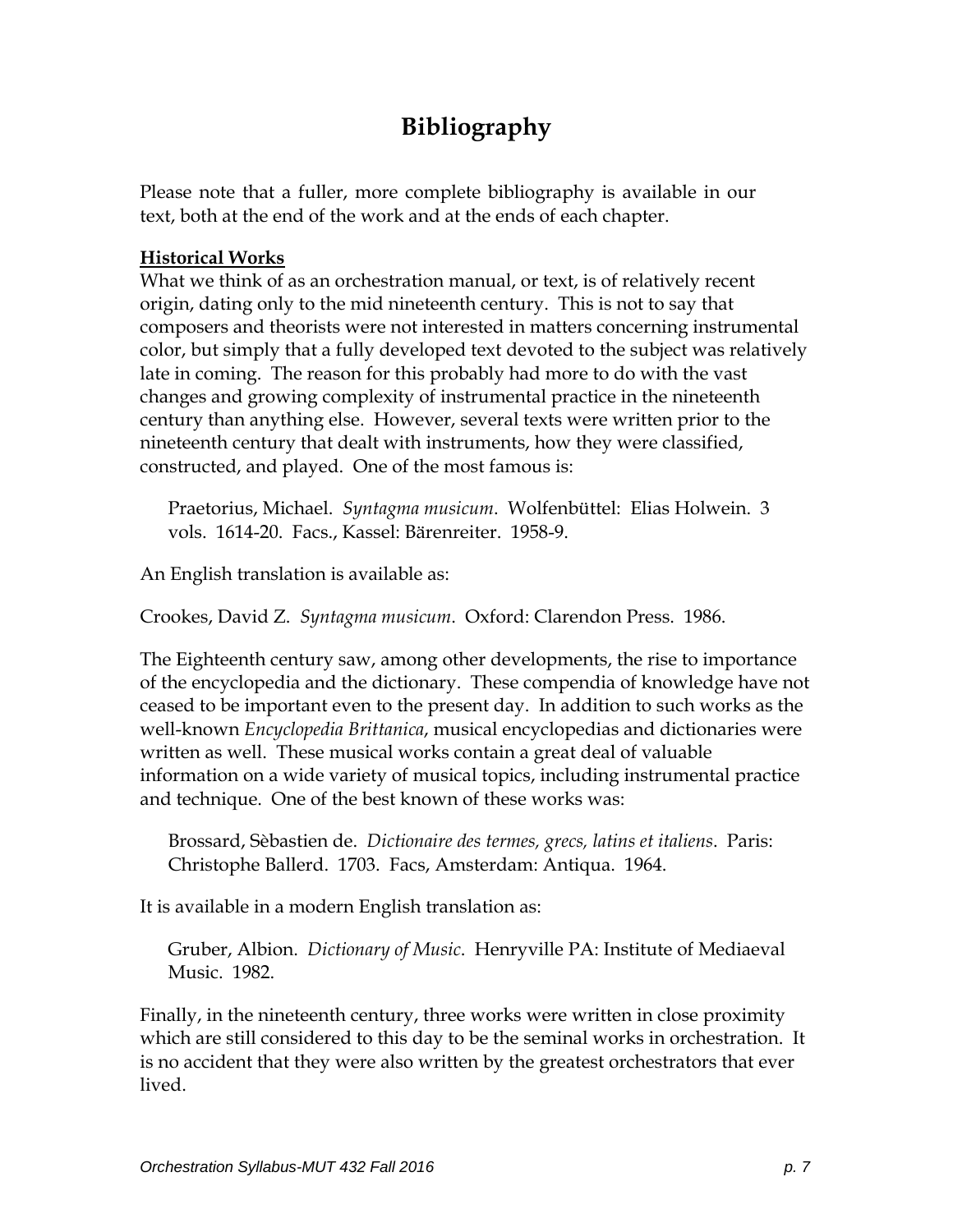The first of these works was compiled by Hector Berlioz, who did not publish it himself during his lifetime. It was picked up by numerous editors and publishers, among whom the greatest was no doubt Richard Strauss. It is generally referred to as the Berlioz/Strauss treatise.

Berlioz, Heitor. *A Treatise on Instrumentation*. Ed. by Richard Strauss. German ed., 1904. English ed., Belwin Mills (Kalmus). 1948.

At about the same time comes the treatise by:

Rimsky-Korsakow, Nicolai. *Principles of Orchestration*. Eng. trans. by Eward Agate. New York: Dover editions. 1953. Repr., 1964.

There are a number of orchestration books in use today. The bibliography of our text lists about a dozen of these.

# **Pop, Jazz and Commercial Scoring**

A great deal of classical, art music arranging and scoring transfers directly to the pop and commercial world. Just think of some of the movie scores by John Williams, for instance. However, there are some issues that are specific to orchestrators in the commercial world, prompting texts written specifically with pop and commercial arranging and scoring:

Mancini, Henry. *Sounds and Scores*. Northridge Music Co. 1962.

Skinner, Frank. *Underscore*. Hollywood. 1960.

Sebesky, Don. *The Contemporary Arranger*. New York: Alfred Publishing. 1975.

Corozine, Vince. *Arranging Music for the Real World: Classical and Commercial Aspects*. Los Angeles: Alfred Publishing Co. 2002.